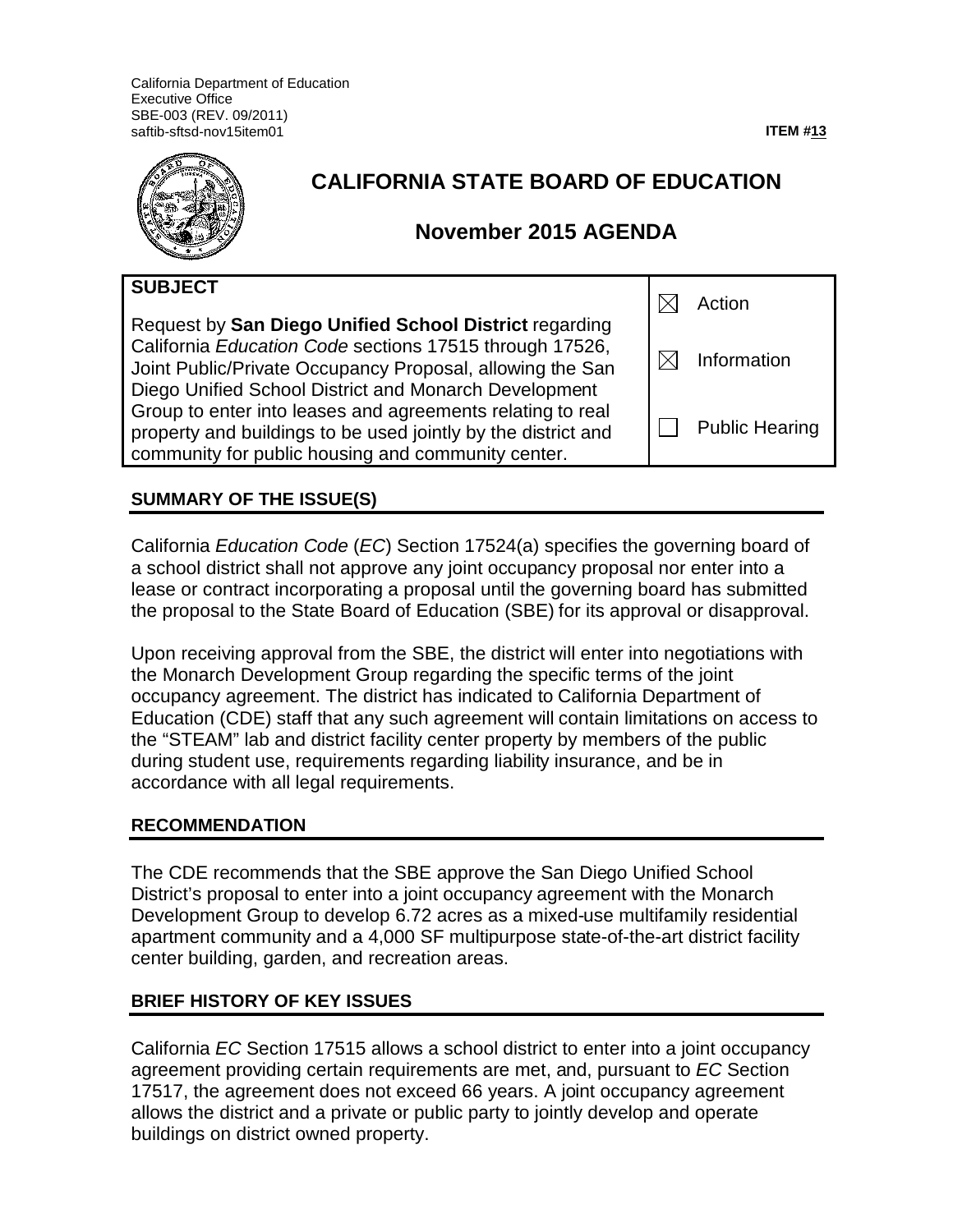Pursuant to EC sections 17521 et seq., the district governing board issued a Request for Proposals (RFP) on August 1, 2014. Only one proposal was received.

The joint occupancy agreement is between the San Diego Unified School District and the Monarch Development Group. The proposal includes the development of the former E.B. Scripps Elementary School site. The housing development will include a mixed-use multifamily residential apartment community, featuring marketrate and affordable units as well as clubhouse/leasing center and common areas. The housing will be marketed to San Diego Unified School District teachers and employees, students' families, and the surrounding community. The site will also include a state-of-the-art district facility center building and garden. Included in the facility center will be a "STEAM" lab that will provide new learning opportunities for students throughout the district. The community will be allowed to use the facility center on weekends and in the evenings when students are not present.

The property is currently leased by Innovations Academy Charter School. San Diego Unified School District staff is currently working with the Innovations Academy on a transition plan. The Academy has identified a site that they plan to purchase and develop as a new school.

## **SUMMARY OF PREVIOUS STATE BOARD OF EDUCATION DISCUSSION AND ACTION**

The SBE has approved several public/private joint occupancy agreements including several with the Los Angeles Unified School District, the San Diego Unified School District, Napa Valley Unified School District, Chula Vista Elementary School District, Emery Unified School District, and Lemon Grove School District.

# **FISCAL ANALYSIS (AS APPROPRIATE)**

There is no state fiscal impact.

### **ATTACHMENT(S)**

Attachment 1: San Diego Unified School District Letter (2 pages)

Attachment 2: San Diego Unified School District September 29, 2015 Board Agenda (4 pages)

Attachment 3: Conceptual Site Plan (1 Page)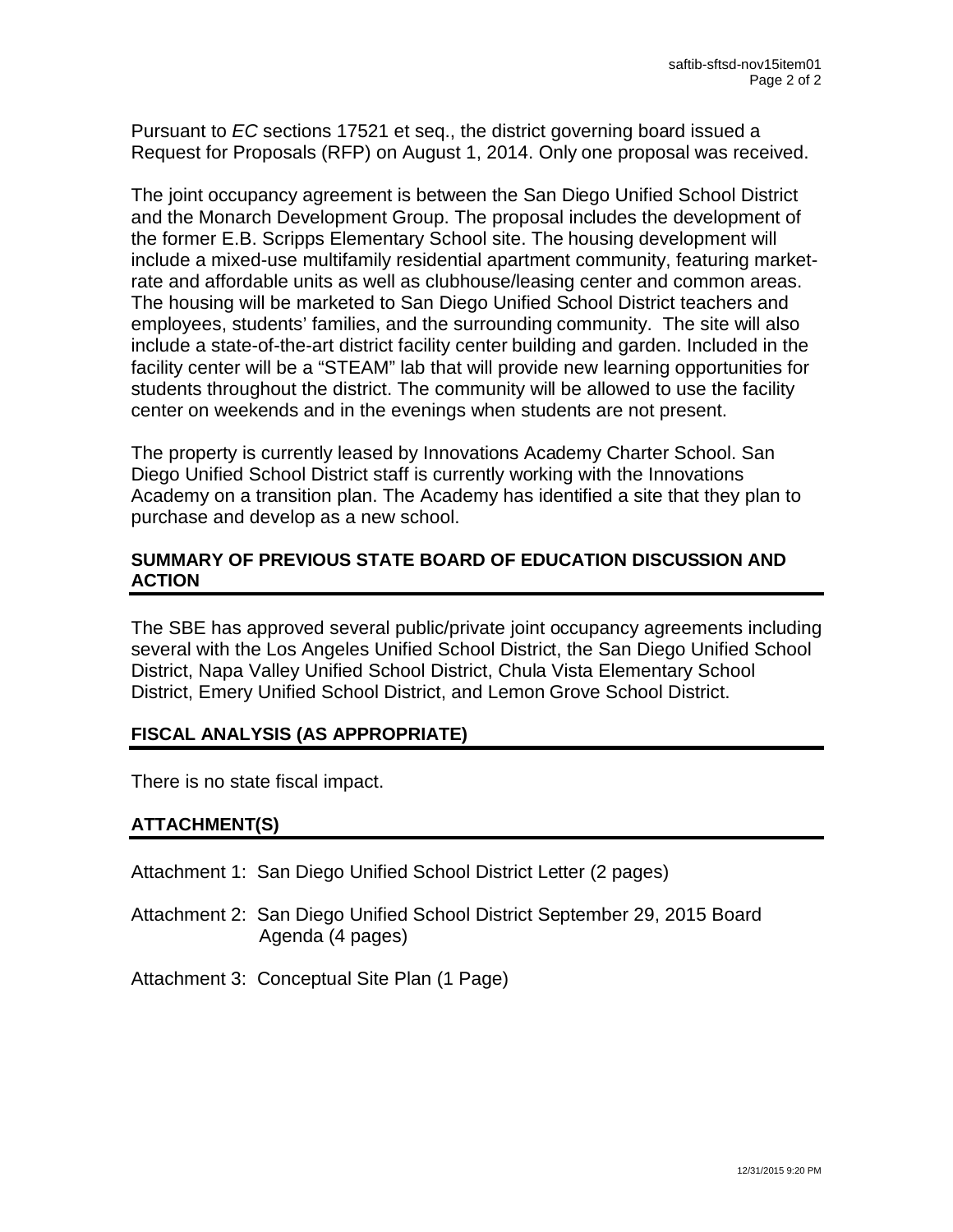San Diego Unified School District

Gene Fuller Director, Real Estate Office of Special Projects TEL.: (619) 725-7045 FAX:{619) 725-7382 gfuller@sandi.net

September 30, 2015

Shannon Farrell-Hart School Facilities and Transportation Services Division California Department of Education 1430 N Street, Suite 120l Sacramento, CA 95814

Via e-mail: sfarrell@cde.ca.gov

# SUBJECT: APPROVAL OF JOINT OCCUPANCY PROPOSAL BETWEEN SAN DIEGO UNIFIED SCHOOL DISTRICT AND MONARCH GROUP

Dear Ms. Farrell-Hart:

Under Education Code section 17515 et seq., the San Diego Unified School District (District) Board of Education approved the enclosed Joint Occupancy proposal submitted by Monarch Group for Multi-Family Housing, a District Facility, and a Community Center at Scripps Mesa Conference Center (Exhibit A). The Board approved the recommended proposal at its regularly scheduled meeting on September 29, 2015 (Exhibit B).

In accordance with Education Code section 17515 et seq., the District is requesting approval of the Monarch Group proposal from the California State Board of Education (SBE), who has forty-five (45) days from the date of receipt to notify the District's governing board of its approval or disapproval. If the District has not heard back from the SBE within that time, the District understands that SBE has approved Monarch Group's proposal. The District may then proceed with a contract incorporating the proposal, which will be approved by the District's governing board at a future meeting.

Please direct SBE's approval or disapproval to the following:

Governing Board of Education Attn: Gene Fuller, Director, Real Estate San Diego Unified School District 4100 Normal Street, San Diego, CA 92103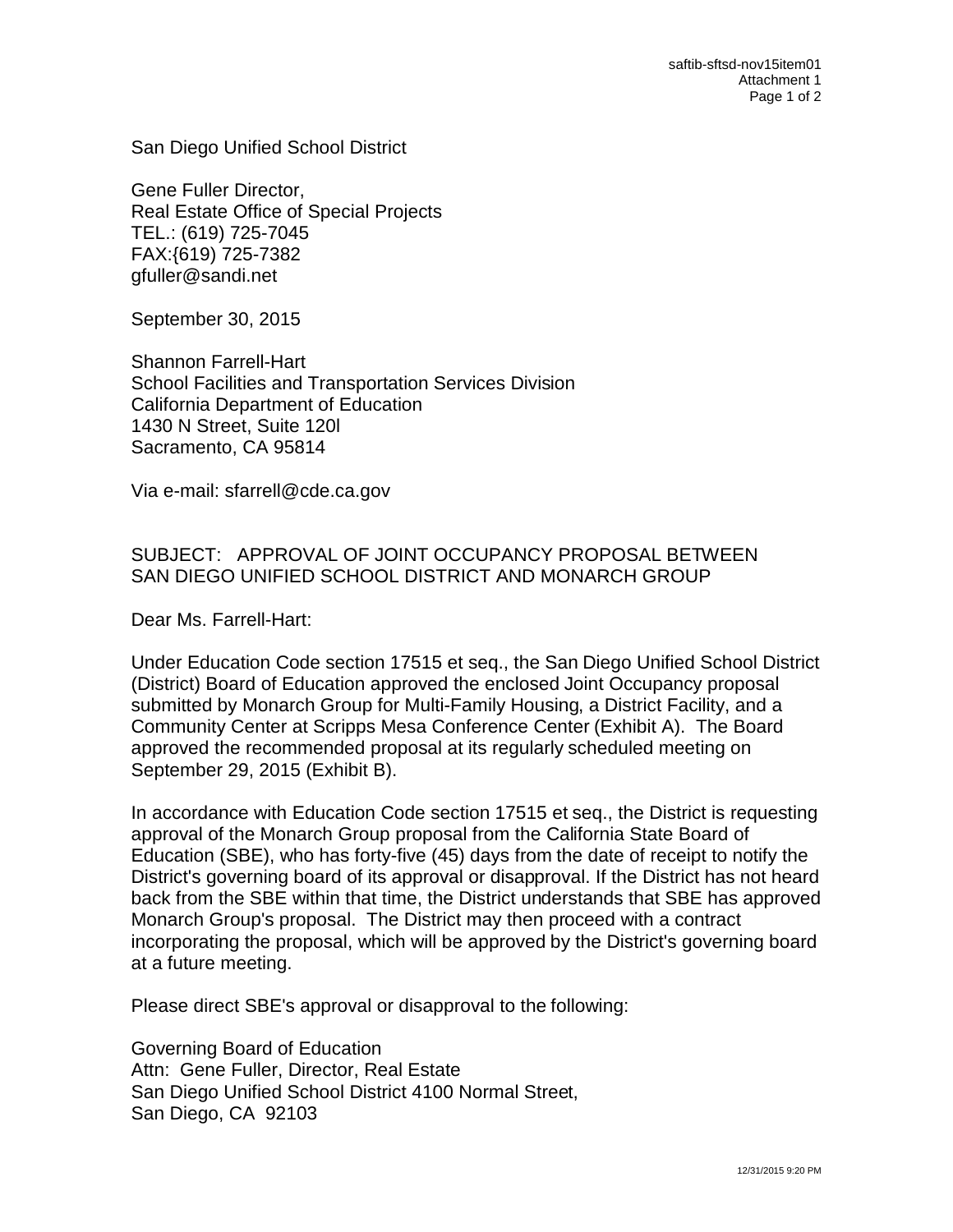saftib-sftsd-nov15item01 Attachment 1 Page 2 of 2

Sincerely,

Gene Fuller Director, Real Estate

GF:mcr

**Enclosures** 

c: L. Dulgeroff, K. Chapin, R. White, M. Wong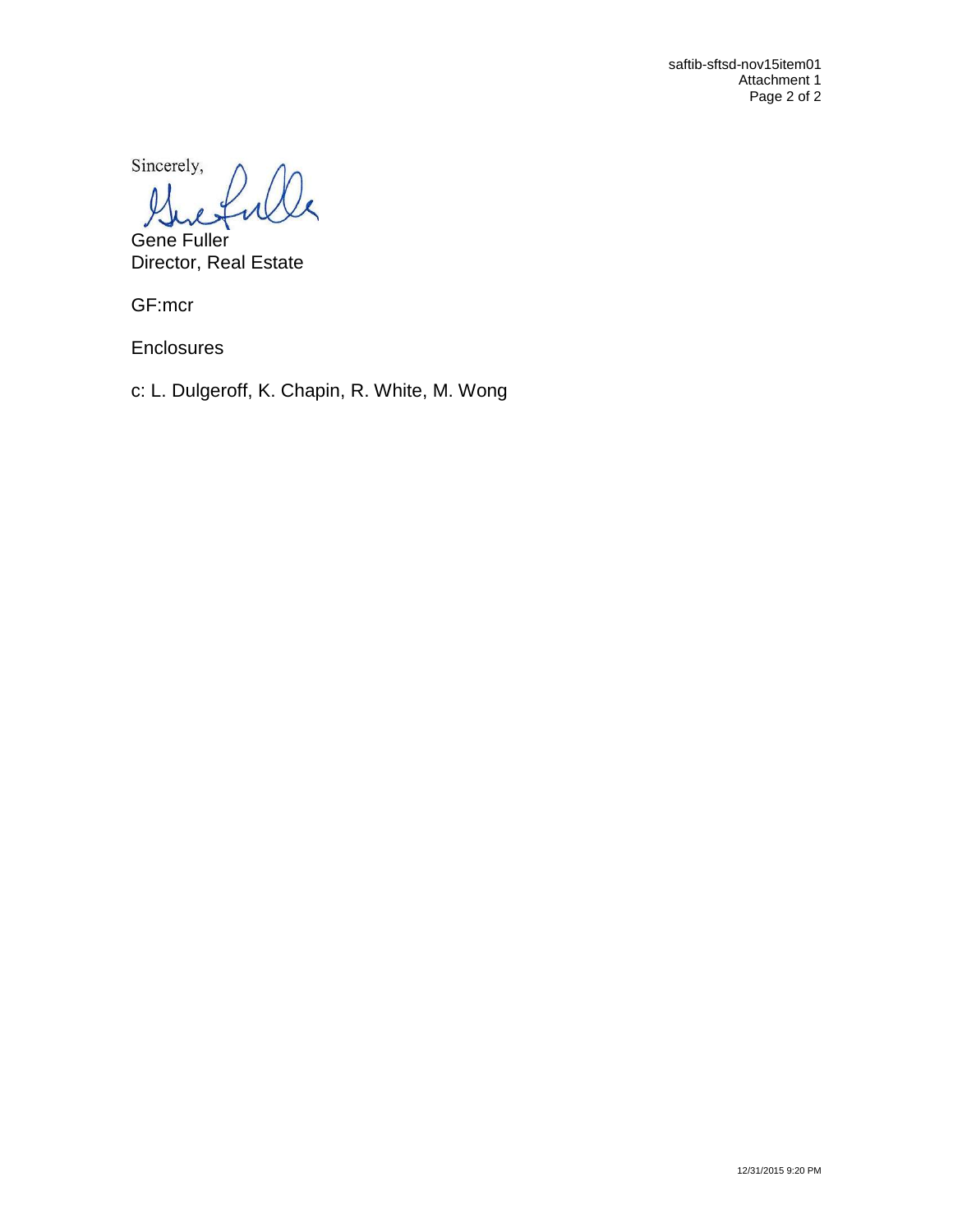

| Agenda Item Details          |                                                                                                                                                                                                   |  |  |  |
|------------------------------|---------------------------------------------------------------------------------------------------------------------------------------------------------------------------------------------------|--|--|--|
| Meeting                      | Sep 29, 2015 - Regular Meeting, 5:00 P.M.                                                                                                                                                         |  |  |  |
| Category                     | I. SUPERINTENDENT'S CONSENT AGENDA                                                                                                                                                                |  |  |  |
| Subject                      | 28. Selection of Proposal and Authorization for Staff to Negotiate a Joint Occupancy<br>Agreement with Monarch Development, LLC, for Scripps Mesa Conference Center Site;<br><b>BUDGETED: N/A</b> |  |  |  |
| Type                         | Action                                                                                                                                                                                            |  |  |  |
| Fiscal Impact                | Yes                                                                                                                                                                                               |  |  |  |
| <b>Budget Source REVENUE</b> |                                                                                                                                                                                                   |  |  |  |

RECOMMENDATION: Accept the Request for Proposal (RFP) evaluation committee's recommendation to select the proposal from Monarch Development Group, LLC (Monarch) to develop the Scripps Mesa Conference Center (Scripps Mesa) site.

Pursuant to Education Code section 17524 (a), authorize staff to submit the proposal to the State Board of Education (SBE) for approval.

Authorize staff to negotiate a joint occupancy agreement with Monarch, to be considered by the board following SBE approval.

Authorize staff to conduct additional community and school stakeholder outreach as outlined in the attached timeline.

Authorize staff to continue working with Innovations Academy charter school (Innovations Academy) on a transition plan.

FISCAL IMPACT: Revenue to the district, estimated at \$35,859,195 over the 66-year term of the joint occupancy agreement. Developer to build and maintain district facility at no cost to the district. Estimated value of district facility is \$2.5 million.

**PRIOR YEAR FISCAL IMPACT:** Approximately -\$107,909.25 (negative fiscal impact). The district receives \$131,760 in rent annually. District expense is approximately \$239,669.25 annually (includes maintenance expense of \$115,106.09 [based on a three-year average] and utilities expense of \$124,563.16).

**IMPACT TO DISTRICT STAFFING:** No district staff positions will be negatively impacted by the proposal.

### CONSULTATION WITH BOARD ADVISORY COMMITTEE: Not applicable.

**BACKGROUND:** The board has developed a real estate utilization strategy to maximize the use of districtowned sites, including pursuing opportunities to develop properties, building capacity to generate ongoing revenue, and creating partnerships to help maintain real estate assets to a high standard and serve as a community resource.

The board guiding principles for the real estate utilization strategy are:

At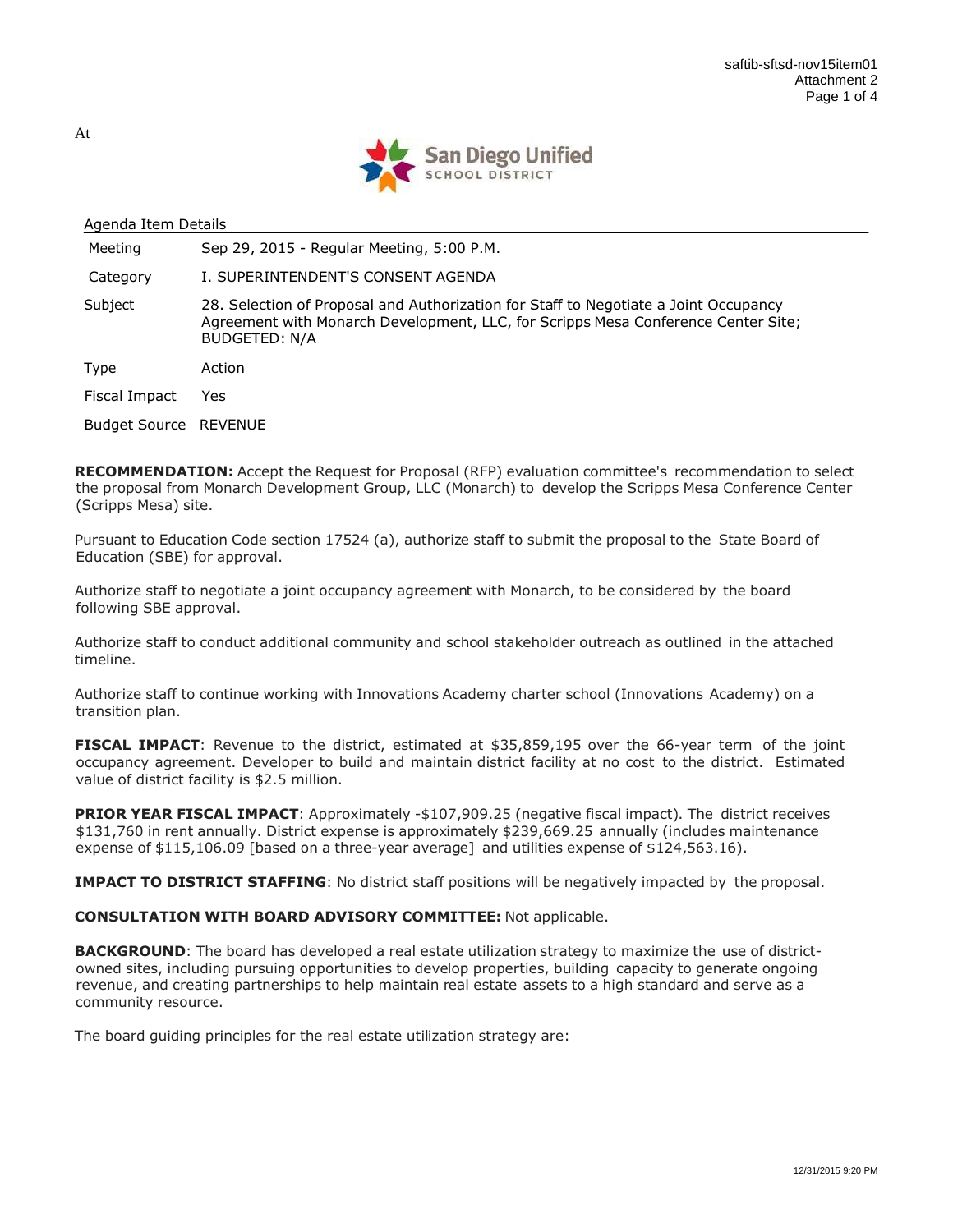- Maintain ownership of district property where appropriate
- Generate ongoing revenue
- Develop properties as neighborhood centers providing neighborhood services (Vision 2020 goal)
- Provide for community engagement and input in the development process

In alignment with this strategy, on July 22, 2014, the board adopted a resolution authorizing the release of a Request for Proposals (RFP) for joint occupancy at five, district-owned sites:

- Fremont/Ballard Center, 2375 Congress St., San Diego, CA 92110
- Scripps Mesa Conference Center, 10380 Spring Canyon Rd., San Diego, CA 92131
- Transportation Services Center, 4710 Cardin St., San Diego, CA 92111
- Barnard Asian Pacific Language Academy, 2445 Fogg St., San Diego, CA 92109
- Revere Center, 6735 Gifford Way, San Diego, CA 92111

On August 1, 2014, the RFP was released via Demand Star and the district Real Estate department website. On August 29, 2014, a mandatory pre-submittal conference was held to answer questions and receive initial qualifications statements from interested proposers.

From September 2014 to late November 2014, an initial community engagement period took place, during which public meetings were held at each of the RFP sites to gather community input. Attendance at these meetings was mandatory for all interested proposers in order to incorporate community feedback into their RFP response. Proposals were due to the district on February 2, 2015.

#### RFP Evaluation

The District received six proposals for three sites: one proposal for the Scripps Mesa site; three proposals for Revere Center; and two proposals for Fremont/Ballard Center. The District did not receive any proposals for the Barnard Asian Pacific Language Academy or Transportation Services Center sites.

The proposals were reviewed and evaluated according to the criteria listed in the RFP by a committee composed of district staff from Facilities Planning and Construction, Special Projects, Real Estate, and Finance Division, and a faculty member from the University of San Diego graduate school of real estate. The committee recommended selecting the proposal from Monarch for the Scripps Mesa site only.

#### Scripps Mesa Proposal

Consistent with the RFP, the proposal for joint occupancy envisions the future of the Scripps Mesa site as a high-quality shared development with the following primary features:

### District "STEAM Lab" Facility, Community Center and Garden

- o Innovative district facility featuring STEAM lab and makerspace (modeled from successful district partnership with Qualcomm Thinkabit lab)
- o Meeting and conference room spaces for district and community use through Civic Center Act rentals
- o Community garden, an amenity requested during initial outreach with cluster and neighborhood members

#### Multi-family Residential Community

- o 264 units of "Class A" multifamily for-rent housing and resident amenities
- o Of those units, 22 units designated affordable at 50 Percent Area Median Income (AMI)
- o Affirmative marketing of units to district employees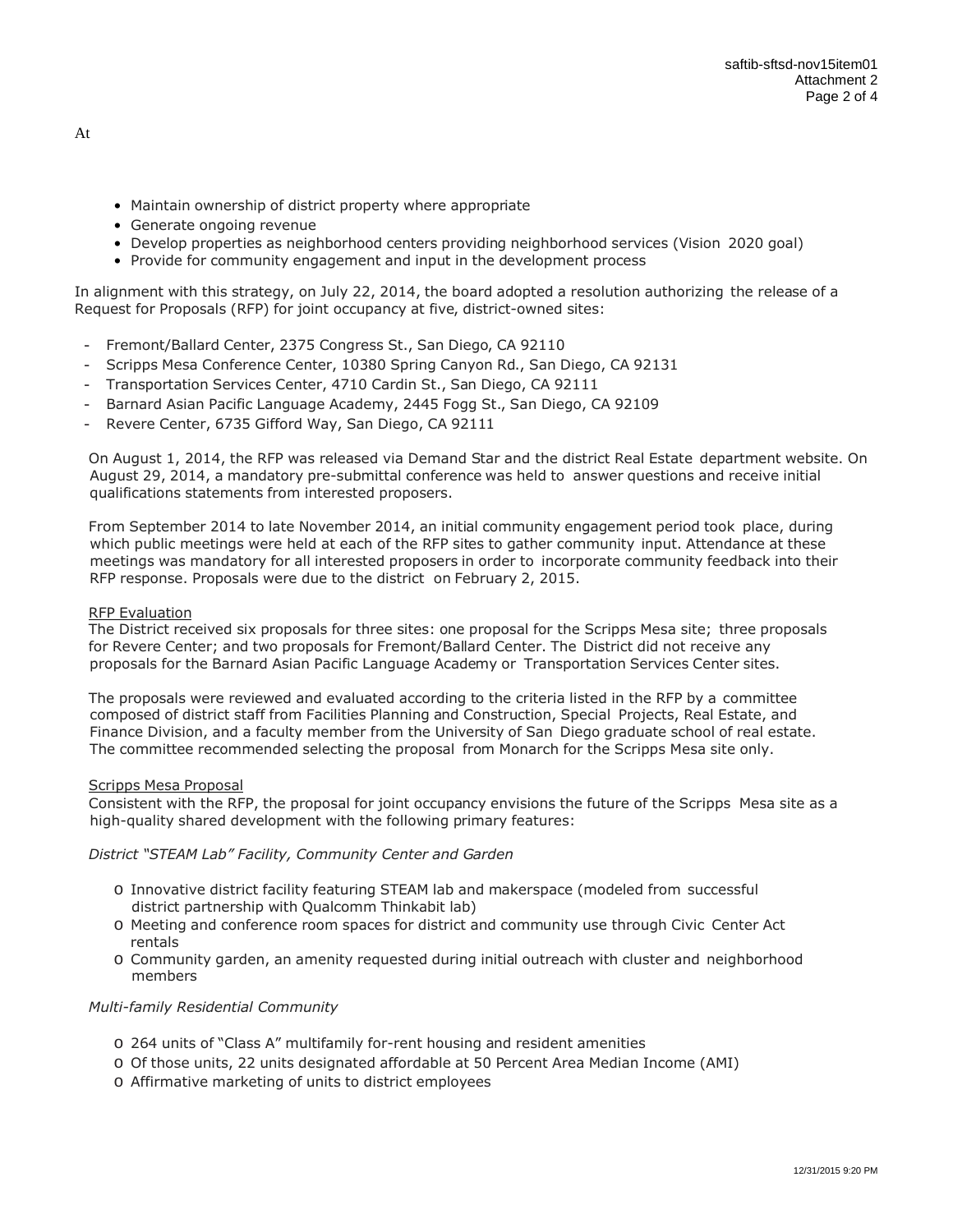This mix of uses represents both the highest and best use of the land as well as added district and community benefit. The proposal is also consistent with the board-approved guiding principles for the real estate utilization strategy as follows:

| <b>Board Guiding Principle</b>                                                                      | <b>Scripps Mesa Proposal</b>                                                                                                                                                                                                                                                                                                                                                                                                                                                                                                                                                                           |
|-----------------------------------------------------------------------------------------------------|--------------------------------------------------------------------------------------------------------------------------------------------------------------------------------------------------------------------------------------------------------------------------------------------------------------------------------------------------------------------------------------------------------------------------------------------------------------------------------------------------------------------------------------------------------------------------------------------------------|
| Maintain ownership of district property where<br>appropriate                                        | District will continue to own the property.                                                                                                                                                                                                                                                                                                                                                                                                                                                                                                                                                            |
| Generate on-going revenue                                                                           | Project will generate guaranteed near-term and ongoing<br>revenue for the full term of the 66 year agreement.<br>District and community facility will be built and<br>maintained at no cost to the district (capital value of the<br>building estimated at \$2.5 million).                                                                                                                                                                                                                                                                                                                             |
| Develop properties as neighborhood<br>centers providing neighborhood services<br>(Vision 2020 goal) | 'STEAM lab" will provide new learning opportunities for<br>students throughout the district and is consistent with<br>cluster academic program alignment.<br>Community meeting space and community garden offer<br>new neighborhood services to residents.<br>Residential component provides high-quality rental<br>housing, including affordable units, designed to<br>complement neighborhood fabric.<br>Residential component of the project will offer new housing<br>for families who can attend cluster neighborhood schools<br>Dingeman Elementary, Marshall Middle, and Scripps Ranch<br>High. |
| Provide for community engagement and<br>input in the development process                            | 'STEAM lab" concept and overall project design will be<br>shared through additional community engagement (see<br>attached timeline), facilitated through strong<br>collaboration between district instructional and<br>operations staff.<br>Staff is working collaboratively with Innovations<br>Academy on a transition plan.                                                                                                                                                                                                                                                                         |

\*These figures are estimates in the proposal that will be finalized for the joint occupancy agreement, to be considered by the board following SBE approval.

#### Innovations Academy Transition Plan

Innovations Academy charter school has rented the site under a short-term facilities use agreement since 2011. The agreement term has been consistently extended for discreet one year periods due to the ongoing planning for the potential reuse of the site.

Since June, staff has met and collaboratively worked with the Innovations Academy director on their facilities needs. Innovations Academy has identified a site that they plan to purchase and develop as a new school location. Staff recommends extending the facilities use agreement for one additional year to June 30,

At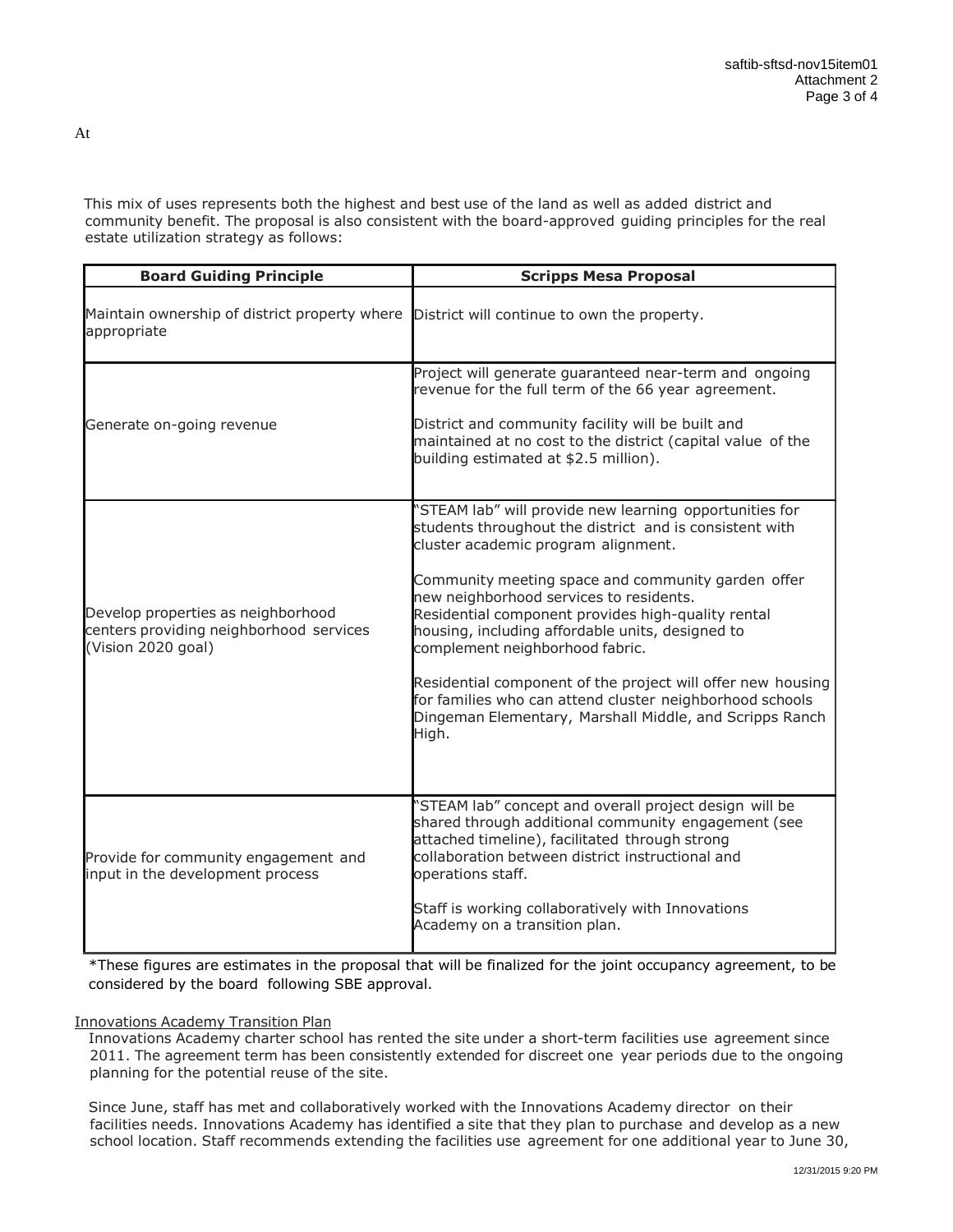At

2017, to continue to work together on a successful transition plan.

#### Project Timeline and Additional Community Outreach

Pursuant to Education Code section 17524 (a), staff will submit the proposal to SBE for approval. SBE, within 45 days of the date of submission, will notify the district of its decision.

Staff and the project team will also request to attend neighborhood and school stakeholder meetings as outlined in the attached timeline. The goal of additional outreach is to share the project concept and timeline, gather input on student learning opportunities and staff professional development for the STEAM lab, and collaboratively develop the design for the community garden.

Following SBE approval and community outreach meetings, staff will return to the board with a final joint occupancy agreement for approval. If approved, construction is anticipated to begin in summer of 2017.

[Originator/Contact: Gene Fuller, Director, Real Estate, Office of the Director, Special Projects, 619.725.7045, gfuller@sandi.net]

Workflow: September 23, 2015: Approved by GM Rayburn for C. Owens

#### Workflow

| Workflow | Sep 11, 2015 5:00 PM :: Submitted by Mary Ramos. Routed to Gene Fuller for approval.<br>Sep 18, 2015 9:41 AM :: Approved by Gene Fuller. Routed to Kimberly Chapin for<br>approval. |
|----------|-------------------------------------------------------------------------------------------------------------------------------------------------------------------------------------|
|          | Sep 18, 2015 12:12 PM :: Approved by Kimberly Chapin. Routed to Midori Wong for<br>approval.                                                                                        |
|          | Sep 22, 2015 10:54 AM :: Approved by Midori Wong. Routed to Lee Dulgeroff for<br>approval.                                                                                          |
|          | Sep 23, 2015 12:14 AM :: Approved by Lee Dulgeroff. Routed to Vikki Henton for<br>approval.                                                                                         |
|          | Sep 23, 2015 1:43 PM :: Approved by Vikki Henton. Routed to Cristen A Owens for<br>approval.                                                                                        |
|          | Sep 23, 2015 5:16 PM :: Approved by Cristen A Owens. Routed to Debbie Foster for<br>approval.                                                                                       |
|          | Sep 25, 2015 1:41 PM :: Approved by Debbie Foster. Routed to Jenny Salkeld for<br>approval.                                                                                         |
|          | Sep 25, 2015 1:42 PM :: Final approval by Jenny Salkeld                                                                                                                             |

Last Modified by Josefina Viorato on September 25, 2015